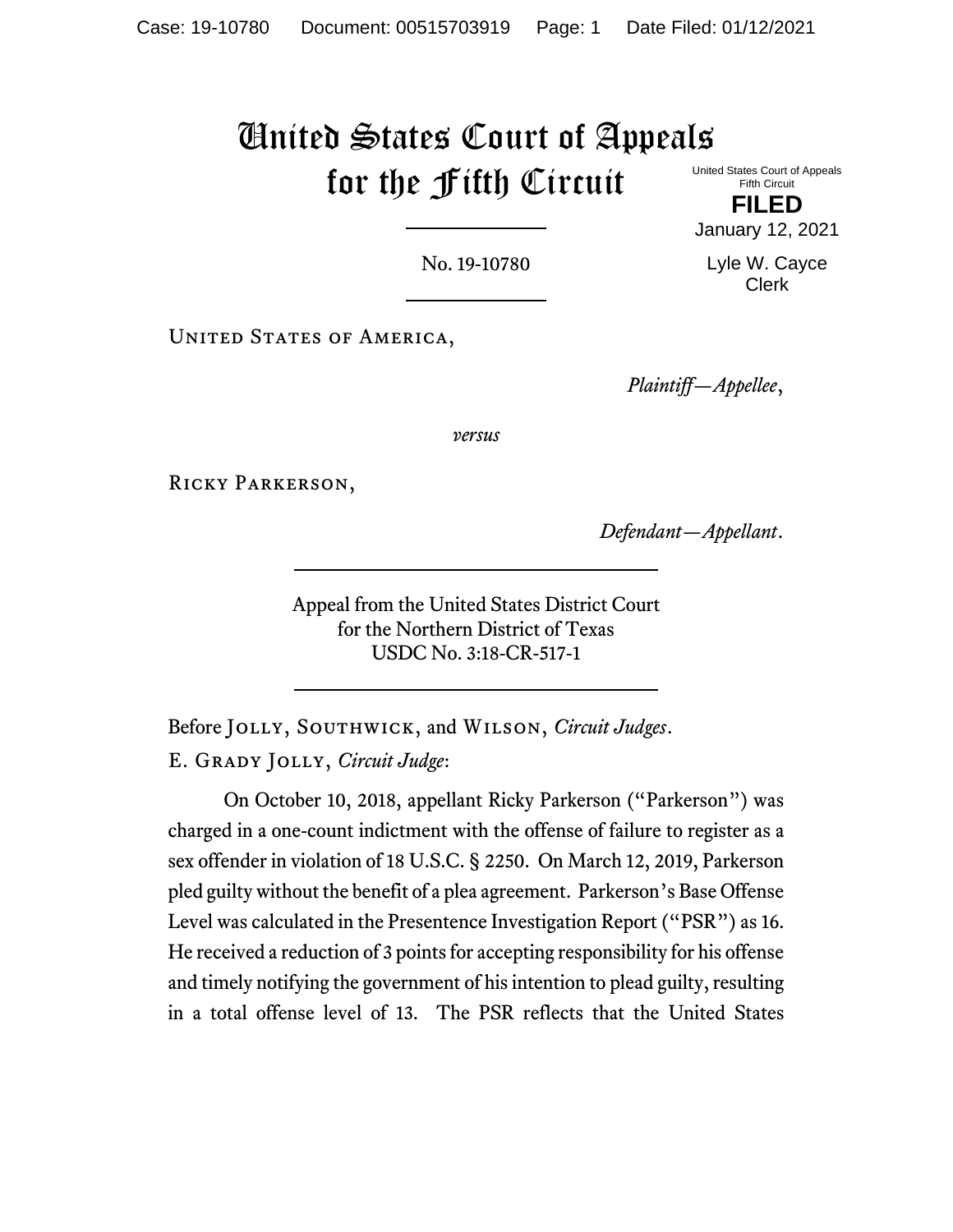Sentencing Guidelines prescribed an advisory range of 18–24 months imprisonment.

At sentencing, the district court imposed a statutory maximum sentence of 120 months imprisonment. Parkerson appeals, challenging both its procedural and substantive reasonableness. Parkerson's procedural attack on his sentence has two targets: (1) the district court's consideration of a contested account contained in the PSR that was drawn from an August 8, 2016, police report, and (2) its consideration of the opinion of a Dr. Dunham of the Texas Department of Criminal Justice ("TDCJ") on Parkerson's likelihood of re-offending. Both these items of evidence, Parkerson argues, lack sufficient indicia of reliability and thus should not have been considered. The essence of Parkerson's substantive challenge is that his sentence is "shockingly high" and greater than necessary to achieve the sentencing objectives set forth in 18 U.S.C. § 3553(a). Because we find no reversible error, we affirm.

# I.

The Supreme Court has directed that federal criminal sentences are to be reviewed in a two-step process, with the reviewing court first considering whether the district court committed any significant procedural errors and only then, if it finds no such errors, reviewing the substantive reasonableness of the sentence. *Gall v. United States*, 552 U.S. 38, 51 (2007). These two steps are "sequential, dispositive inquiries." *United States v. Delgado-Martinez*, 564 F.3d 750, 752 (5th Cir. 2009). If the district court committed any significant procedural error, remand is required unless the proponent of the sentence can establish "that the error did not affect the district court's selection of the sentence imposed." *Id.* at 753 (quoting *Williams v. United States*, 503 U.S. 193, 203 (1992)). A reviewing court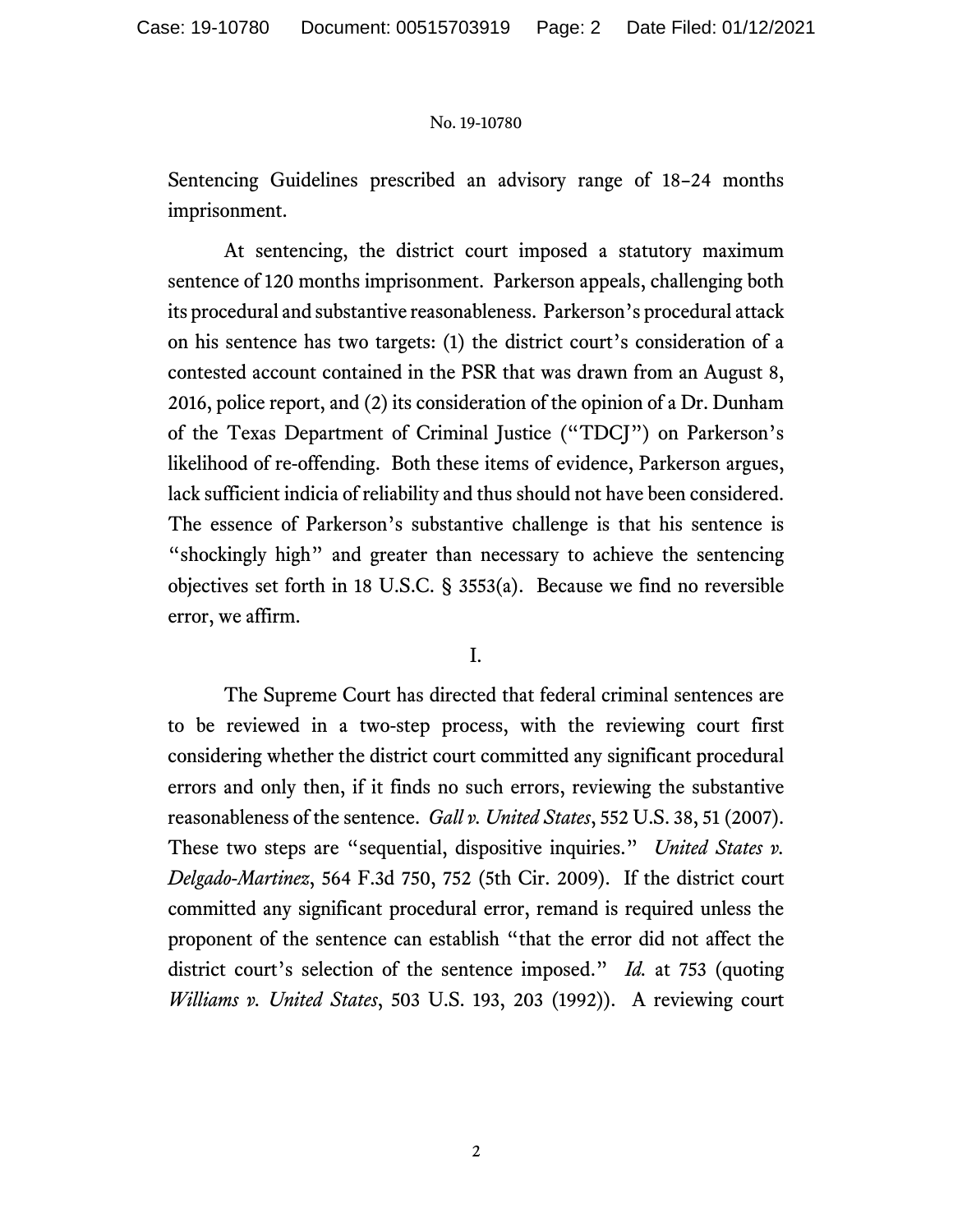should only proceed to the second step of the *Gall* inquiry if it finds no procedural error or only harmless error. *Id.*

Sentencing is reviewed *de novo* for procedural error. *United States v. Sanchez-Ledezma*, 630 F.3d 447, 449 (5th Cir. 2011). The factual findings of the district court are reviewed for clear error. *United States v. Harris*, 702 F.3d 226, 229 (5th Cir. 2012).

### II.

The PSR excerpts an August 8, 2016, police report that sets out a narrative recounted by Parkerson's niece to the Seagoville, Texas, police. That narrative is as follows. Parkerson's then-twenty-five-year-old niece received a text message from Parkerson asking her to pick him up at the grocery store. She obliged and picked up Parkerson. He gave her directions to an open field in an isolated area. Both of them got out of the vehicle and walked for about one-and-a-half miles, presumably at Parkerson's direction. There they encountered a fence, which Parkerson's niece told him that she would not cross. Parkerson got angry and pulled a box cutter on her. Frightened, she ran back toward the car while Parkerson chased after her. She was able to jump in the car and drive off, hitting Parkerson with her car in the process. After getting home, she called her mother, who then called the Seagoville Police Department.

No charges were filed in connection with this alleged incident. Parkerson claims to not have even been aware of his niece's allegations until after he was arrested. At sentencing, responding to the objections of defense counsel, Judge Boyle stated, "I think it's a very detailed account. I think it's credible, and I'm going to assign it some weight."

The PSR does not actually include any portion of the police report itself, only a short excerpt. The parties dispute whether that passage exhibits sufficient indicia of reliability to justify its consideration at sentencing.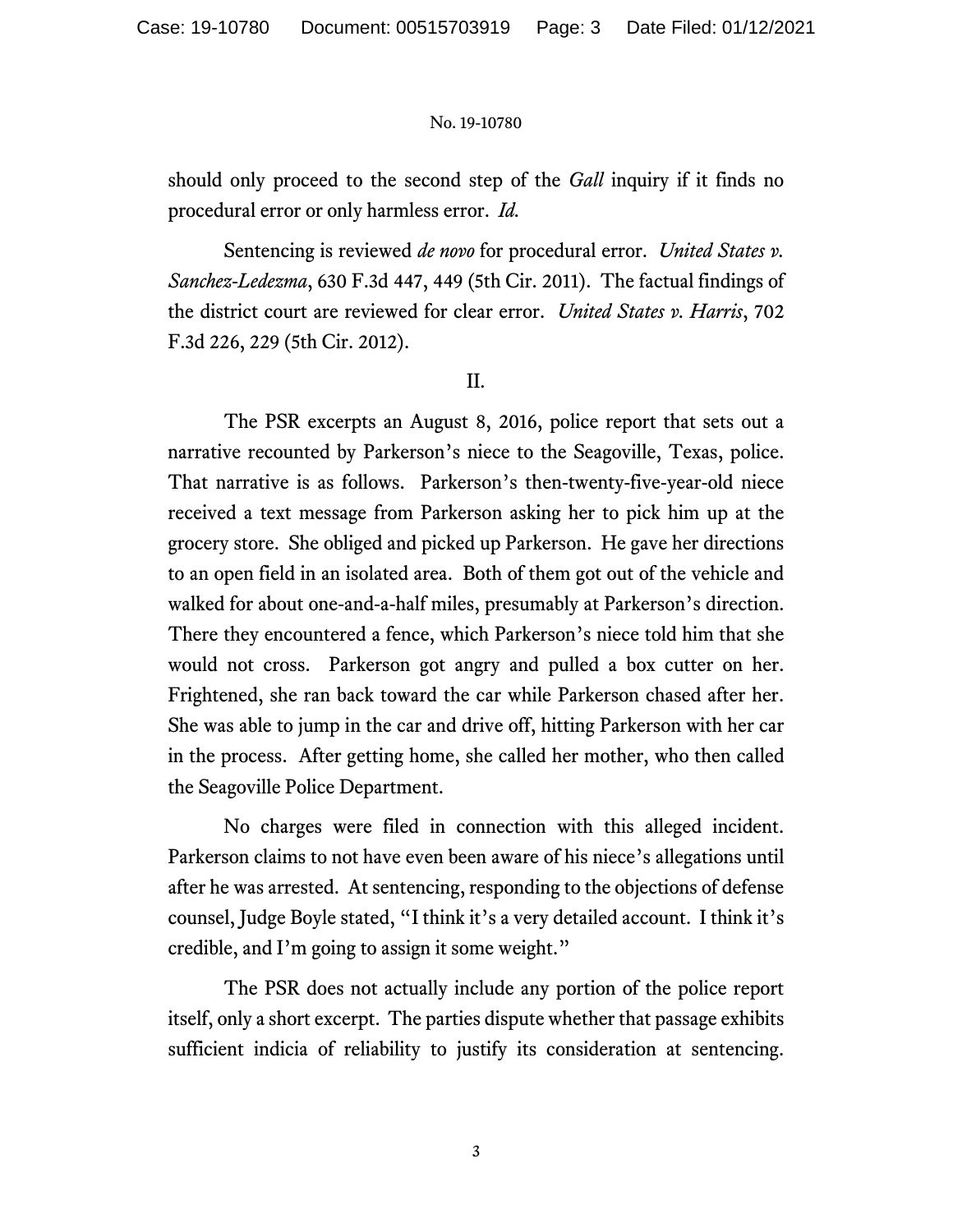Defense counsel pointed out, at sentencing, that "[a]ll we have is [the niece's] account. We don't have any corroborating evidence." The government argued that Parkerson's failure to register as a sex offender and his travel to Nevada shortly following the alleged incident corroborated his niece's account. The thrust of this argument seems to be that Parkerson's "flight" from Texas indicated a guilty mind and echoed his behavior after he committed a sexual assault in 1991, when he also traveled to Nevada. Parkerson stated that he went to Nevada because "[M]y dad died. And I—I hadn't seen my dad in 30 years, so I went to see him. It wasn't me running."

Secondly, in confecting the sentence, the district court considered the opinion of TDCJ psychologist Dr. Dunham. In the section of the PSR titled "FACTORS THAT MAY WARRANT DEPARTURE," Probation Officer McDougan included this reference to the opinion of Dr. Dunham: "Furthermore, a TDCJ psychological evaluation indicated the defendant possibly suffered from antisocial personality disorder and paraphilia. The evaluation indicated the defendant represented a high risk for sexual reoffense and suffered from a behavior abnormality that made him likely to engage in future acts of predatory sexual violence." Defense counsel filed objections to this portion of the PSR, arguing that it should be redacted because it did not have sufficient indicia of reliability.

Dr. Dunham's opinion stems from his August 28, 2014, evaluation of Parkerson. He completed a standard Static-99R evaluation, and he also reviewed records provided by the TDCJ Civil Commitment Multidisciplinary Team. The Static-99R is "the most researched and widely used approach to sex offender risk assessment. It is an empirical-actuarial risk assessment tool designed to predict sexual recidivism among adult male sex offenders who have been charged with or convicted of an offense that is judged to have a sexual motivation."Parkerson scored a "3" on the Static-99R, indicating a low-to-moderate risk of re-offending. Dr. Dunham then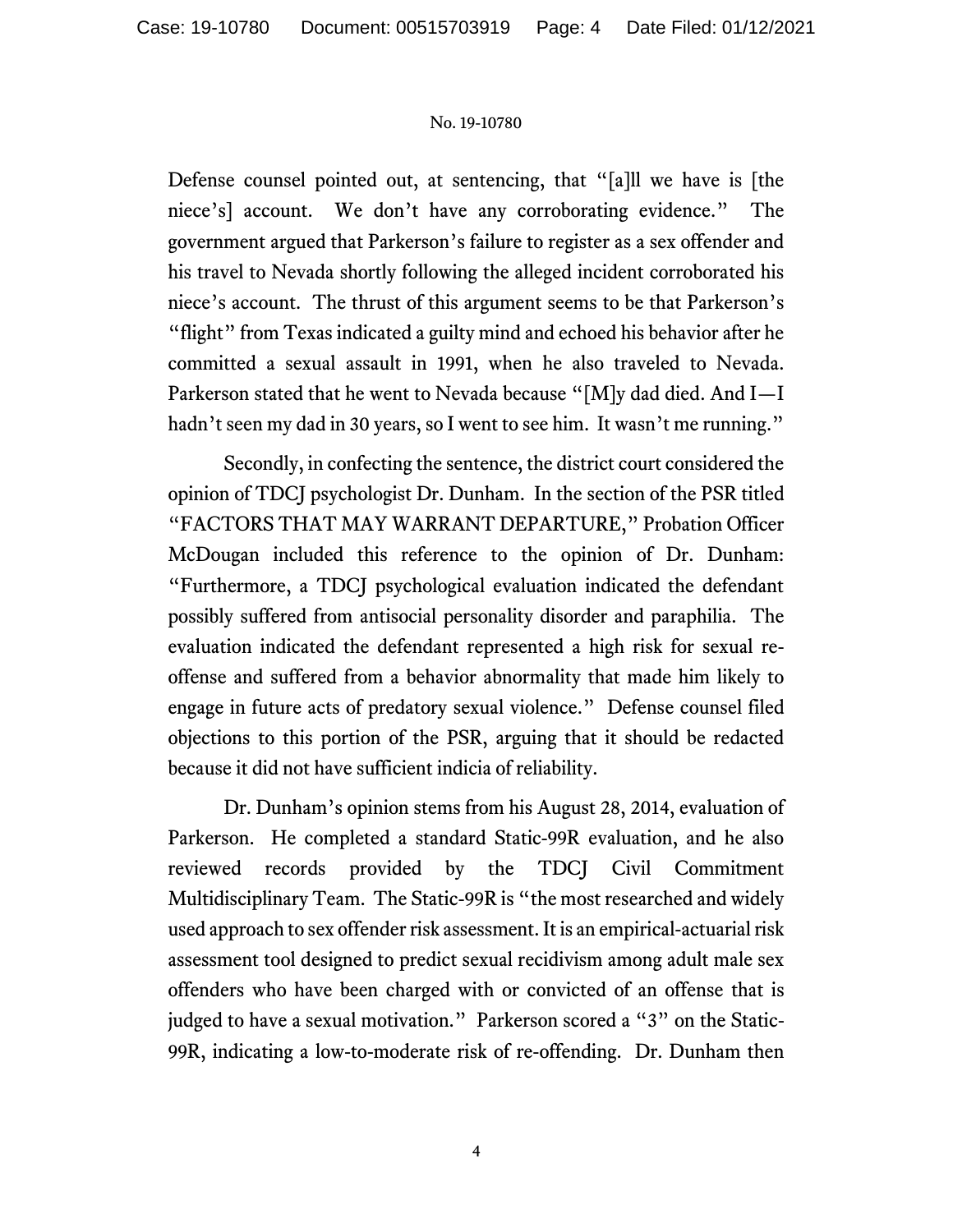apparently went on to render his personal opinion regarding Parkerson's mental health and behavioral issues/disorders on the basis of the record before him, concluding that Parkerson was actually at high risk of reoffending. In effect, Dr. Dunham provided a professional opinion at odds with the Static-99R results. *Id.*

The district court does seem to have given some, if very minimal, weight to Dr. Dunham's opinion. At sentencing, upon hearing defense counsel's objections to Dr. Dunham's opinion, the sentencing judge stated, "I can take both conclusions [i.e., Dr. Dunham's opinion and the results of the Static-99R] and give them as much weight as I think they deserve, which is not much." In determining the sentence to be imposed, the district court focused primarily on Parkerson's criminal history and the need to ensure public safety, stating, "[T]he defendant is a repeat offender of the worst kind…. I think that the risk here is very big. It's a community safety thing that I'm concerned about with him…. [W]e have to keep the community safe." The district court also referenced the fact that Parkerson's previous terms of imprisonment had apparently failed to achieve their intended deterrent effect as well as the § 3553(a) factors of promoting respect for the law, providing just punishment, and deterring others as justifying the sentence imposed. *Id.* Ultimately, the district court imposed a statutory maximum sentence of 120 months imprisonment, a substantial upward variance from the 18–24 months prescribed by the Guidelines.

# III.

# A.

Parkerson's first procedural argument concerns whether the district court erred by considering the alleged encounter with his niece because the PSR account lacks the necessary indicia of reliability. A sentencing court may consider information contained in a PSR if it has an adequate evidentiary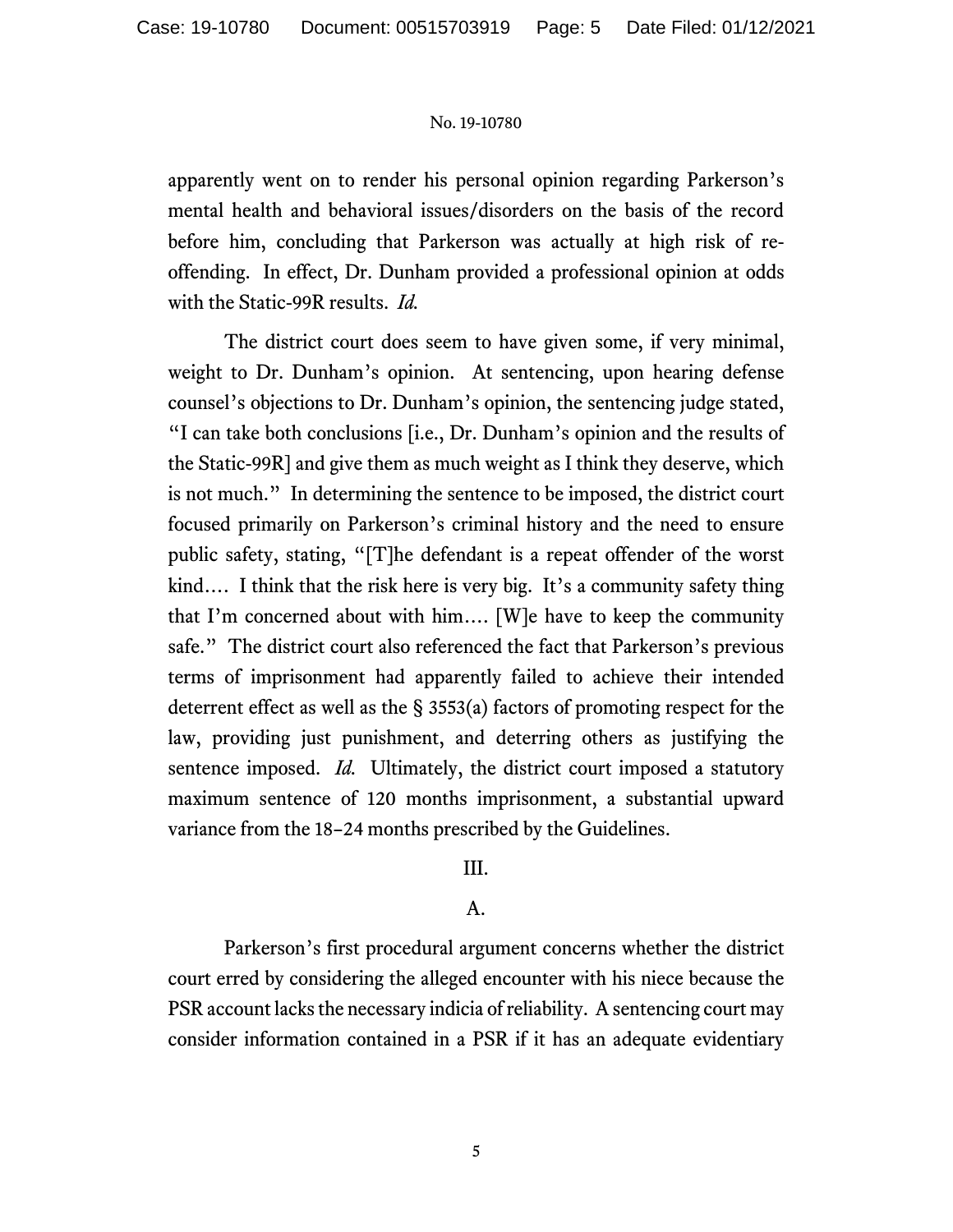basis. Such information "generally bears sufficient indicia of reliability to be considered as evidence by the sentencing judge in making factual determinations required by the sentencing guidelines." *United States v. Fitzgerald*, 89 F.3d 218, 223 (5th Cir. 1996) (citation omitted). Furthermore, past criminal conduct not resulting in a conviction may be considered. *United States v. Lopez-Velasquez*, 526 F.3d 804, 807 (5th Cir. 2008) (citation omitted). Moreover, the Sentencing Guidelines provide that "[i]n resolving any dispute concerning a factor important to the sentencing determination, the court may consider relevant information without regard to its admissibility under the rules of evidence applicable at trial, *provided that the information has sufficient indicia of reliability to support its probable accuracy*." U.S.S.G. § 6A1.3 (emphasis added). If information in the PSR lacks sufficient indicia of reliability, then it is error for the district court to consider it even if the defendant offers no rebuttal evidence. *Harris*, 702 F.3d at 231. Alternatively, if information in the PSR does bear sufficient indicia of reliability, then the burden shifts to the defendant to offer competent rebuttal evidence. *United States v. Zuniga*, 720 F.3d 587, 591 (5th Cir. 2013).

In response, the government argues that the PSR passage at issue meets the relevant standard of reliability. Citing *United States v. Fuentes*, 775 F.3d 213, 220 (5th Cir. 2014), the government observes that, although a district court may not rely on a "bare arrest report" at sentencing, "[i]nformation based on the results of a police investigation, such as an offense report, has been deemed sufficiently reliable by this Court." Here, as the government points out, the PSR sets out the complainant's account in considerable detail.Furthermore, the government argues, Parkerson's own account of the disputed events of August 8, 2016, corroborates his niece's account because he confirms that they were together and that he had a box cutter, even conceding that their stories may otherwise diverge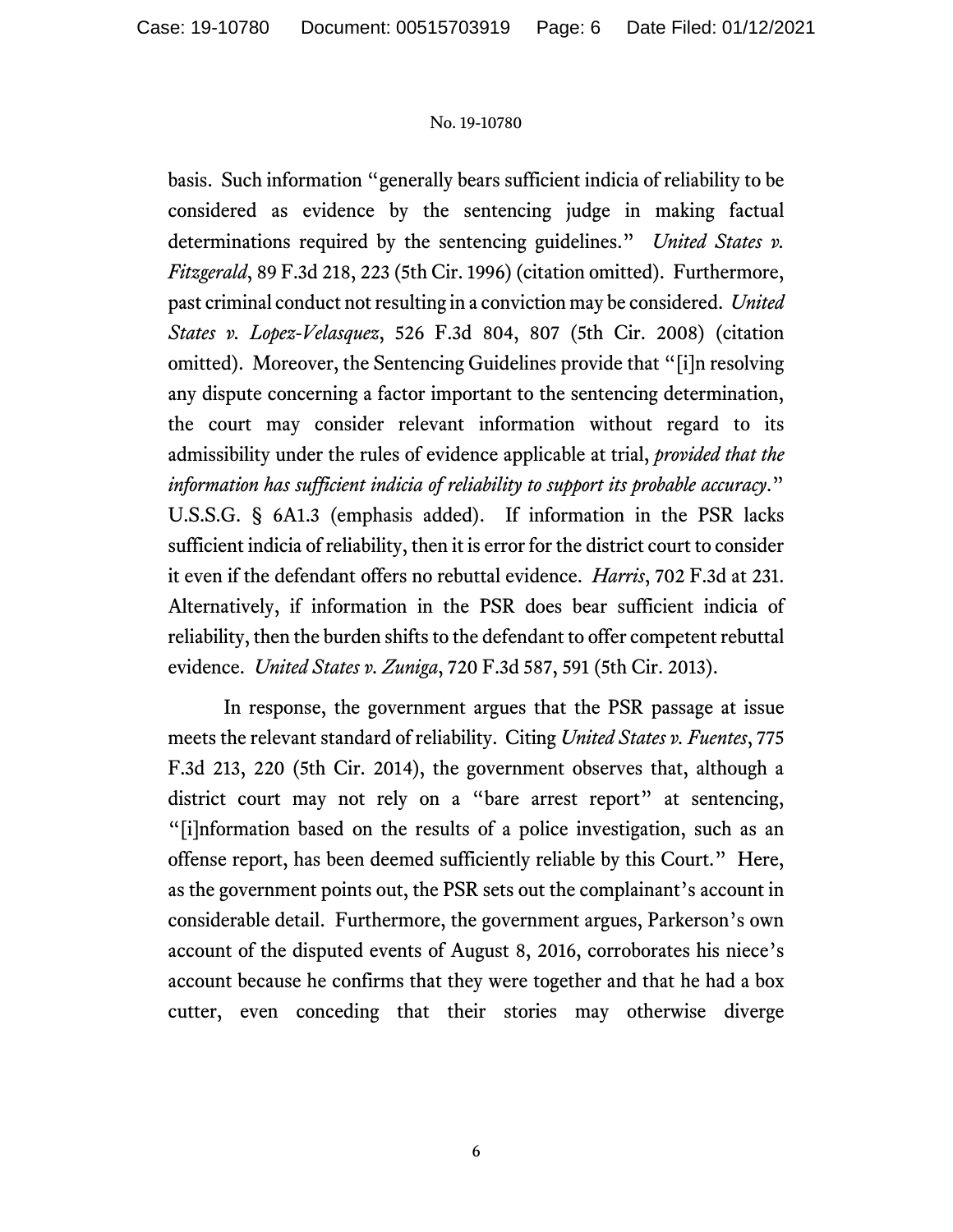considerably.<sup>[1](#page-6-0)</sup> *Id.* at 12-13. But, in any event, this court has never held that corroboration is necessary in order for a factual account contained in a PSR to bear sufficient indicia of reliability to support its consideration at sentencing. *Id.* at 13.

Replying to the government's arguments, Parkerson says that simply quoting or paraphrasing the uncorroborated statements of a complainant from a police incident report and including them in a PSR does not elevate those statements to the level of reliability sufficient to give them weight in a sentencing determination. *See United States v. Elwood*, 999 F.2d 814, 817-18 (5th Cir. 1993) ("Bald, conclusionary statements do not acquire the patina of reliability by mere inclusion in the PSR."); *Harris*, 702 F.3d at 230, n.2 ("[M]ere inclusion in the PSR does not convert facts lacking an adequate evidentiary basis with sufficient indicia of reliability into facts a district court may rely upon at sentencing.") (citations omitted).

After considering the parties' respective arguments, we are convinced that the factual account contained in the PSR bears sufficient indicia of reliability to justify its consideration at sentencing. We begin by observing that the account given to the police by Parkerson's niece is quite detailed and specific, including the location of the alleged assault, specific directions as to how they supposedly got there, the nature of the weapon that was allegedly used, and specific details about the alleged assault itself. We find it curious that the defendant did not so much deny or respond to his niece's allegations but, instead, told a story that was entirely detached from the narrative proffered by his niece, whose only points of contact with his niece's account

<span id="page-6-0"></span><sup>&</sup>lt;sup>1</sup> Parkerson's version of events is that "[his niece] was in the backyard smoking that K-2 stuff, and she was blowing it in her kid's face, and I got onto her about it. I was in the backyard, and I was threading this leather up because I was in the craft shop, and I had the box cutter in my hand."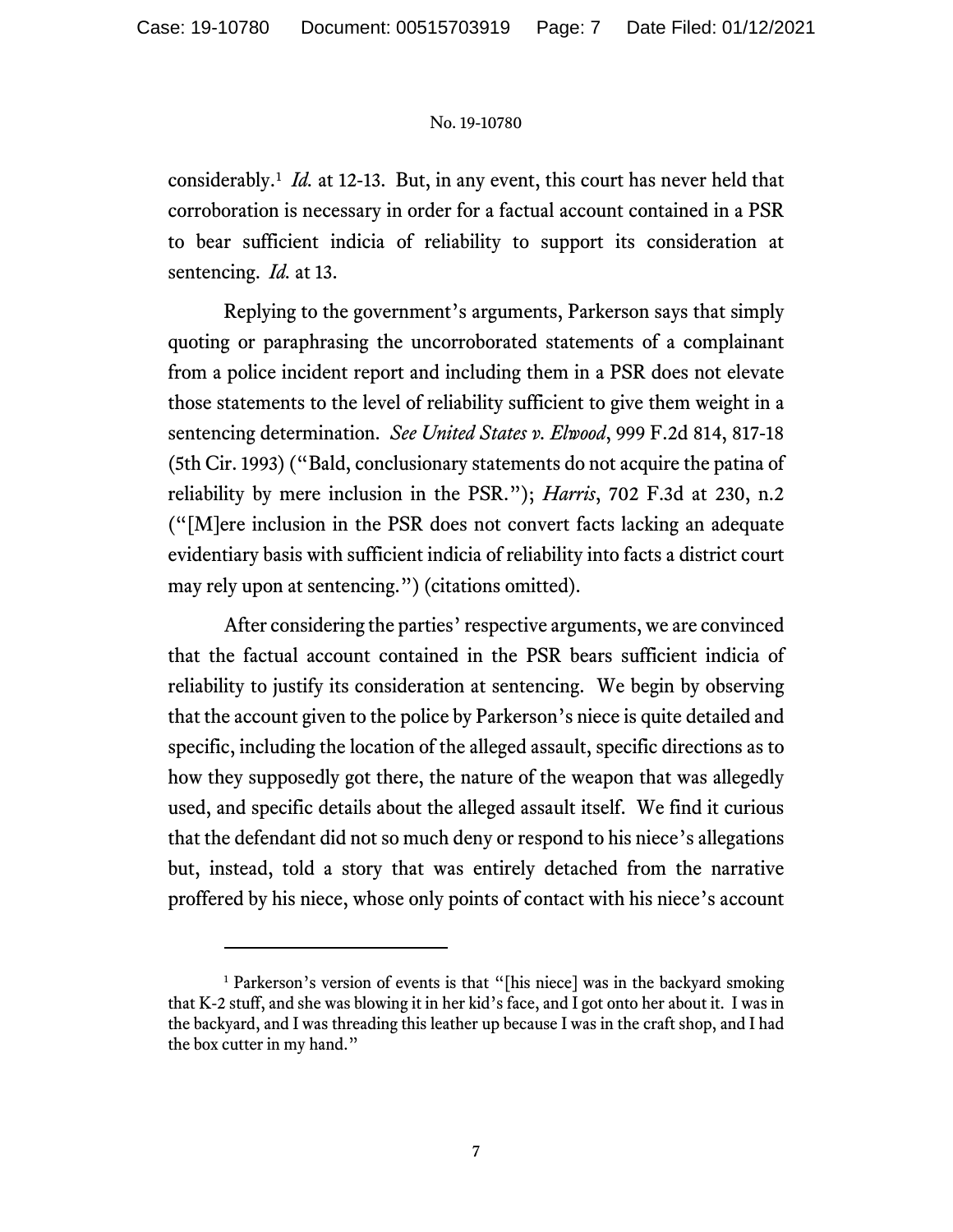were that, in both, the two of them were together and Parkerson was holding a box cutter, thus corroborating at least those aspects of his niece's story.

We conclude that the niece's account, as reflected in the relevant passage of the PSR, bears sufficient indicia of reliability to meet this court's standard for consideration at sentencing. It is not the sort of conclusory allegation, such as an unsubstantiated assertion by the government that Parkerson assaulted his niece, that was at issue in *Elwood*, 999 F.2d at 817. Neither is it a "bare arrest report." Rather, the PSR contained facts, i.e., statements Parkerson's niece made to the police. The information contained in the PSR is similar to the information at issue in *Fuentes*, 775 F.3d at 220, reliance on which this court condoned. Because this item of evidence bears sufficient indicia of reliability, we find that the district court did not err in considering the account of Parkerson's niece, as contained in the PSR.

### B.

Parkerson next argues that the district court committed a second sentencing procedural error of the same type. He says that the district court improperly considered the opinion of TDCJ psychologist Dr. Dunham to the effect that Parkerson's likelihood of re-offending was high. Parkerson recognizes that the Federal Rules of Evidence do not apply at sentencing. He argues, however, that Federal Rule of Evidence 702 is instructive regarding what indicia of reliability are sufficient to justify reliance on expert opinion testimony in the sentencing context. Here Parkerson argues that only the Static-99R, and not Dr. Dunham's statements opining on Parkerson's condition and likelihood of re-offending, was supported by reliable scientific methodology. It was, therefore, or so Parkerson argues, error for the sentencing court to consider both aspects of Dr. Dunham's evaluation. The government, for its part, hammers the point that the Federal Rules of Evidence do not apply at sentencing and concludes that "[i]n light of the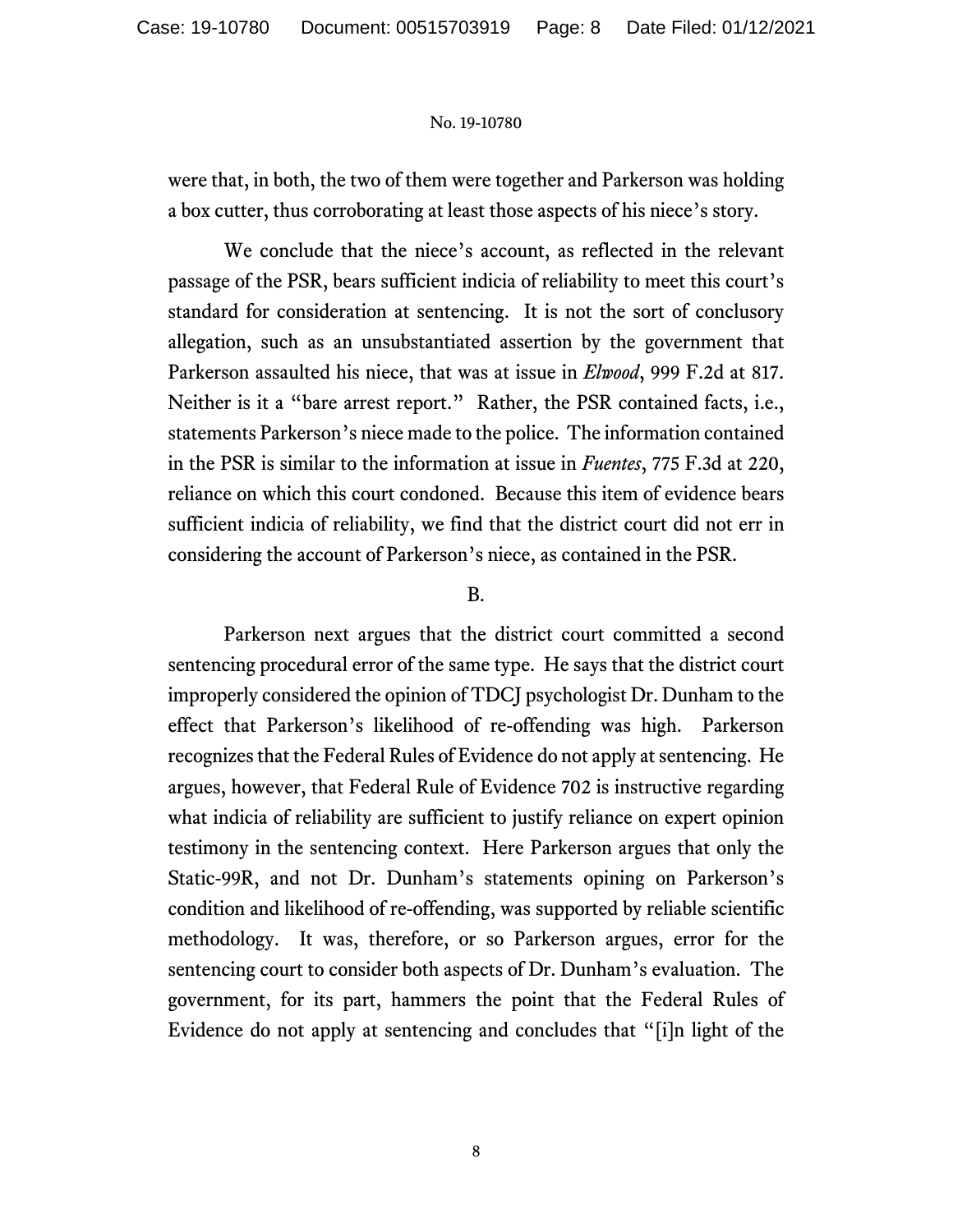record as a whole, Parkerson's history of sexual assaults and the 2016 conduct described in paragraph 12, could easily permit the court to accept the TDCJ evaluator's conclusion that Parkerson was at high risk of reoffense."

In considering whether the opinion of Dr. Dunham bears sufficient indicia of reliability to support its consideration, we agree that Dr. Dunham did not support or justify his opinion by reference to any empirically validated methodology. He appears to have been articulating his personal opinion. The fact that the empirically validated test, the Static-99R, indicated a different risk assessment compounds concerns that Dr. Dunham's opinion lacks sufficient indicia of reliability. Nevertheless, it is unnecessary for us to decide whether the district court's consideration of Dr. Dunham's opinion was error because the record indicates that his opinion did not affect the district court's composition of the sentence it imposed.

Indeed, the record is quite clear that the district court would have imposed the same 120-month sentence even if it had given no weight to Dr. Dunham's opinion. The district court, by its own account, gave "not much" weight to the opinion. It considered the opinion in conjunction with the contradictory results of the Static-99R. *Id.* In setting forth its reasons for the sentence, the district court did not mention either component of Dr. Dunham's evaluation. As the government points out, it was Parkerson's criminal history, not the TDCJ evaluation, that led the district court to vary upwards from the advisory range. We thus hold that the district court's treatment of Dr. Dunham's opinion did not constitute a reversible procedural error.

# C.

Because we find that the district court committed no procedural error, either in considering the PSR report of his niece's allegations of assault, or in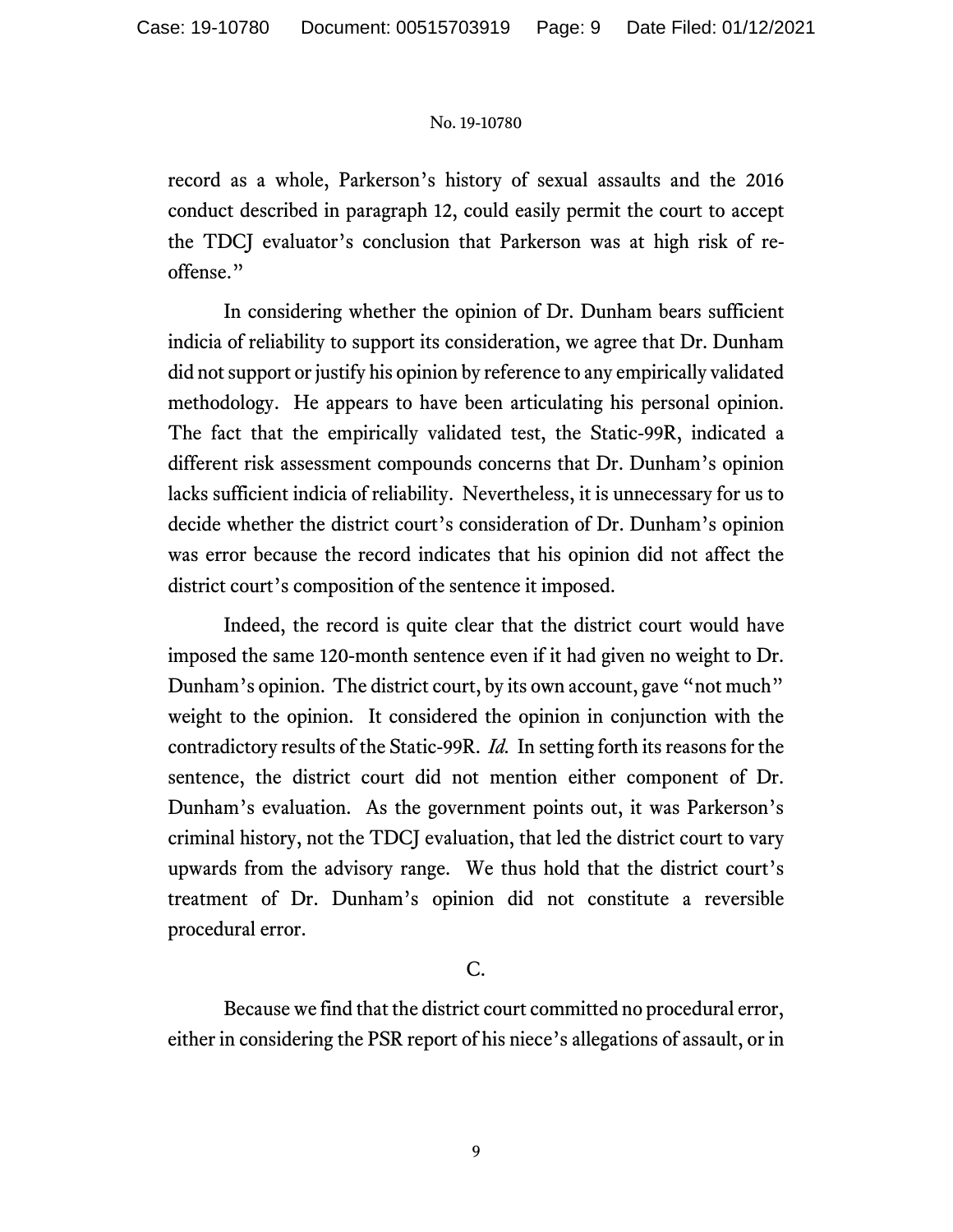its treatment of Dr. Dunham's opinion, we proceed to the second step of the *Gall* analysis and review the sentence for substantive reasonableness. *Gall*, 552 U.S. at 51. A sentence is "reasonable" if the sentencing court did not abuse its discretion. *See Holguin-Hernandez v. United States*, 140 S. Ct. 762, 766 (2020) ("Our decisions make plain that reasonableness is the label we have given to the familiar abuse-of-discretion standard that applies to *appellate* review of the trial court's sentencing decision.") (citations and internal quotation marks omitted) (emphasis original).

The main thrust of Parkerson's argument on this point is that his sentence is "shockingly high" and greater than necessary to achieve the sentencing objectives set forth in 18 U.S.C. § 3553(a). The "shockingly high" standard, however, is drawn from Second Circuit precedent that does not have any Fifth Circuit analogue**.** *See United States v. Rigas*, 583 F.3d 108, 123 (2d Cir. 2009) (discussing the Second Circuit "shockingly high" standard); *United States v. Rios-Garza*, 769 F. App'x 186 (5th Cir. 2019) (treating defendant's claim that his sentence was "shockingly high" as a challenge to its substantive reasonableness). We will thus examine whether the district court abused its discretion in applying the statutory factors set forth in  $\S$  3553(a).

18 U.S.C. § 3553(a) provides:

The court shall impose a sentence *sufficient, but not greater than necessary*, to comply with the purposes set forth in paragraph (2) of this subsection. The court, in determining the particular sentence to be imposed, shall consider—**(1)** the nature and circumstances of the offense and the history and characteristics of the defendant; **(2)** the need for the sentence imposed—**(A)**  to reflect the seriousness of the offense, to promote respect for the law, and to provide just punishment for the offense; **(B)** to afford adequate deterrence to criminal conduct; **(C)** to protect the public from further crimes of the defendant; and **(D)** to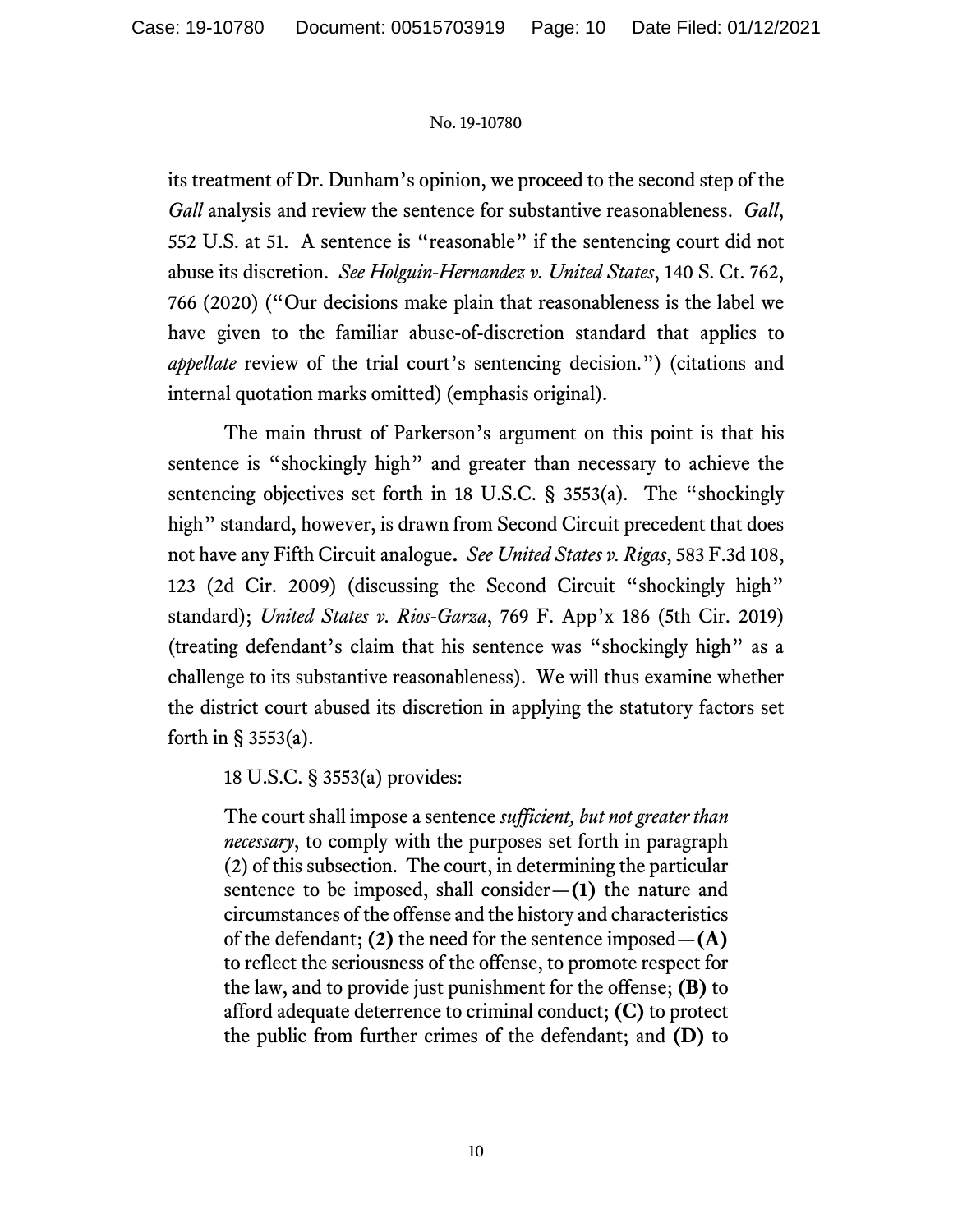provide the defendant with needed educational or vocational training, medical care, or other correctional treatment in the most effective manner…. (emphasis added).

Parkerson argues that his sentence is greater than necessary to achieve the purposes of § 3553(a). At sentencing, the district court focused primarily on Parkerson's criminal history and the need to ensure public safety. The district court also referenced that Parkerson's previous terms of imprisonment had apparently failed to achieve their intended deterrent effect. The court also cited the § 3553(a) factors of promoting respect for the law, providing just punishment, and deterring others as justifying the sentence imposed.

Given the public safety concerns at issue, when viewed in the light of Parkerson's criminal history, we cannot say that the sentence imposed is substantively unreasonable. Previous sentences involving substantial jail time had not deterred Parkerson from committing additional crimes, including serious offenses involving sexual violence. Based on the record of the sentencing hearing, the district court considered the § 3553(a) factors and found that only a statutory maximum sentence would be sufficient to protect the public from further crimes of the defendant. *Id.* Under these circumstances, it is not our role to second-guess the district court's exercise of its sound discretion, and accordingly we find no error.

# IV.

We sum up: Parkerson challenges both the procedural and substantive reasonableness of his sentence. We have considered his arguments that the district court committed two distinct procedural errors: giving weight to the account of his niece contained in the August 8, 2016, police report and, secondly, considering the opinion of TDCJ psychologist Dr. Dunham. For the reasons stated above, we hold that the district court's treatment of these two items of evidence involved no reversible error. The account given by